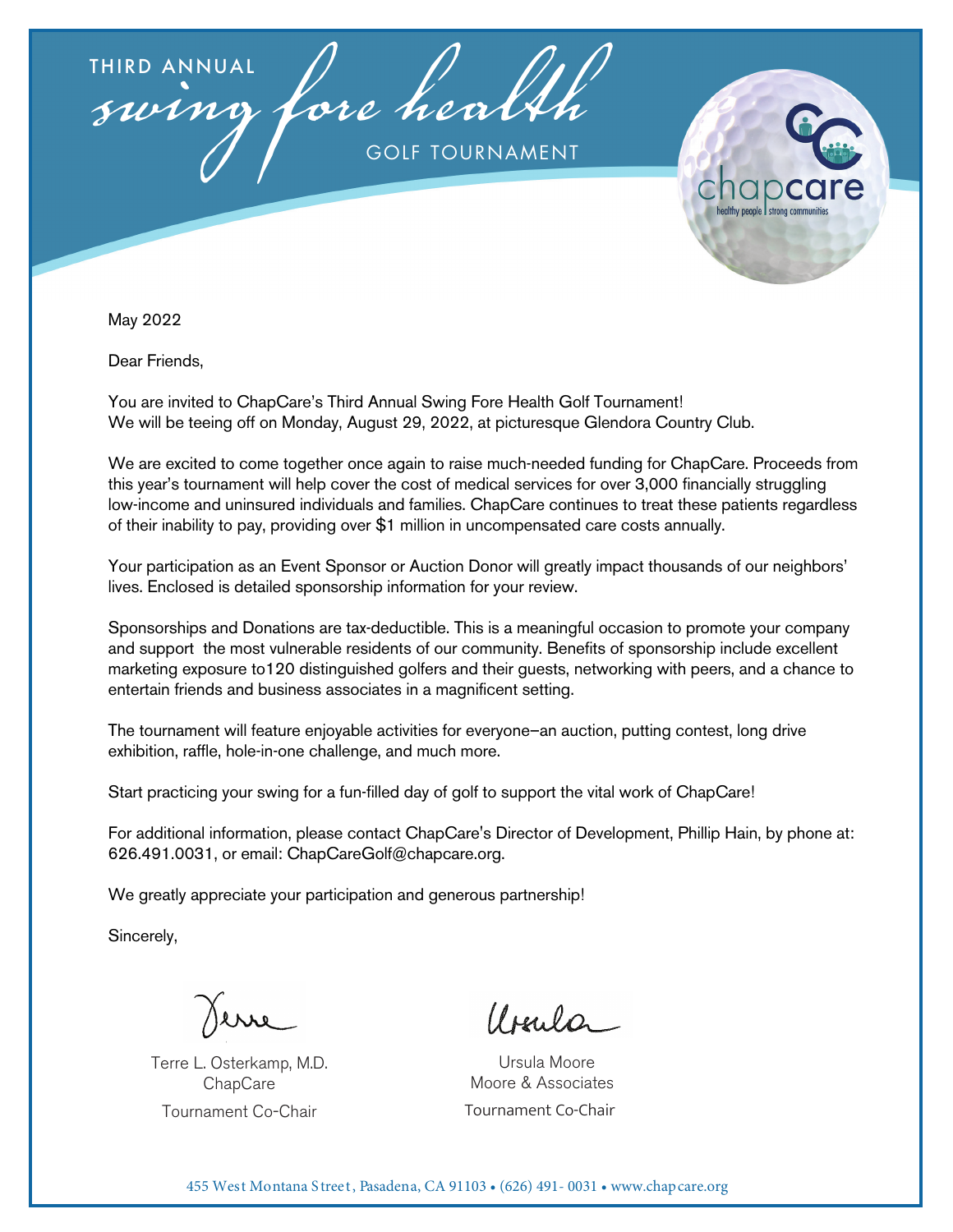THIRD ANNUAL<br>Swing fore health THIRD ANNUAL

C n all people strong communities

#### **Monday, August 29, 2022 Glendora Country Club**

# **Sponsorship Opportunities**

| Title "Ace" Sponsor (Exclusive)                                                                                                                                                                                                                                                                                                                                                                                                                                   | "Putter" Sponsor                                                                                                                                                                                                                                       |  |  |  |
|-------------------------------------------------------------------------------------------------------------------------------------------------------------------------------------------------------------------------------------------------------------------------------------------------------------------------------------------------------------------------------------------------------------------------------------------------------------------|--------------------------------------------------------------------------------------------------------------------------------------------------------------------------------------------------------------------------------------------------------|--|--|--|
| \$30,000                                                                                                                                                                                                                                                                                                                                                                                                                                                          | \$2,500                                                                                                                                                                                                                                                |  |  |  |
| • Company name featured in tournament materials                                                                                                                                                                                                                                                                                                                                                                                                                   | • One Foursome, tee gifts, meals and beverages                                                                                                                                                                                                         |  |  |  |
| • Three Foursomes, tee gifts, meals and beverages                                                                                                                                                                                                                                                                                                                                                                                                                 | • Prominent name recognition on hole signage and sponsor board                                                                                                                                                                                         |  |  |  |
| • Prominent name recognition on player swag, hole signage, banner, sponsor board,                                                                                                                                                                                                                                                                                                                                                                                 | • Four Awards Dinner seats                                                                                                                                                                                                                             |  |  |  |
| golf cart, food/beverage areas and online photo gallery                                                                                                                                                                                                                                                                                                                                                                                                           | • Company logo on tournament program and app                                                                                                                                                                                                           |  |  |  |
| • Logo on step and repeat                                                                                                                                                                                                                                                                                                                                                                                                                                         | Sponsorship Bonus Feature - Select One:                                                                                                                                                                                                                |  |  |  |
| • Twelve Awards Dinner seats and eight additional dinner quests, with speaking                                                                                                                                                                                                                                                                                                                                                                                    | (Company logo featured)                                                                                                                                                                                                                                |  |  |  |
| opportunity                                                                                                                                                                                                                                                                                                                                                                                                                                                       | • Pairing Board • Golf Cart Tee Sheet • Event Scorecard                                                                                                                                                                                                |  |  |  |
| • Your message on tournament program, app and event website                                                                                                                                                                                                                                                                                                                                                                                                       | • Driving Range • Skills Contest (Closest to Pin)                                                                                                                                                                                                      |  |  |  |
| <b>Presenting "Eagle" Sponsor</b> (Exclusive)<br>\$25,000<br>• Two Foursomes, tee gifts, meals and beverages<br>• Prominent name recognition on hole signage, banner and sponsor board<br>• Eight Awards Dinner seats and eight additional dinner quests<br>Company logo on tournament program, app and event website<br>Sponsorship Bonus Feature - Select One:<br>(Company logo featured)                                                                       | "Par" Sponsor<br>\$1,500<br>• One Foursome, tee gifts, meals and beverages<br>• Prominent name recognition on hole signage and sponsor board<br>• Four Awards Dinner seats<br>• Company logo on tournament program and app                             |  |  |  |
| • Lunch Host • Cocktail Host • Dinner Host<br>"Birdie" Sponsor<br>\$10,000                                                                                                                                                                                                                                                                                                                                                                                        | <b>Individual Golfer</b><br>\$350<br>• One Golfer, tee gifts, meals and beverages<br>• One Awards Dinner seat                                                                                                                                          |  |  |  |
| • One Foursome, tee gifts, meals and beverages                                                                                                                                                                                                                                                                                                                                                                                                                    | \$300                                                                                                                                                                                                                                                  |  |  |  |
| Prominent name recognition on hole signage, banner and sponsor board                                                                                                                                                                                                                                                                                                                                                                                              | <b>Tee Sponsor</b>                                                                                                                                                                                                                                     |  |  |  |
| Four Awards Dinner seats and four additional dinner quests                                                                                                                                                                                                                                                                                                                                                                                                        | • Prominent name recognition on hole signage and sponsor board                                                                                                                                                                                         |  |  |  |
| • Company logo on tournament program, app and event website                                                                                                                                                                                                                                                                                                                                                                                                       | • Company logo on tournament program and app                                                                                                                                                                                                           |  |  |  |
| Sponsorship Bonus Feature - Select One:                                                                                                                                                                                                                                                                                                                                                                                                                           | <b>Dinner Guest</b>                                                                                                                                                                                                                                    |  |  |  |
| (Company logo featured)                                                                                                                                                                                                                                                                                                                                                                                                                                           | \$75                                                                                                                                                                                                                                                   |  |  |  |
| • Event Photo Gallery Sponsor • Callaway Putting Contest • Beverage Cart Host                                                                                                                                                                                                                                                                                                                                                                                     | • One Awards Dinner seat                                                                                                                                                                                                                               |  |  |  |
| "Fairway" Sponsor<br>\$5,000<br>• One Foursome, tee gifts, meals and beverages<br>• Prominent name recognition on hole signage and sponsor board<br>Four Awards Dinner seats and two additional dinner quests<br>Company logo on tournament program, app and event website<br>Sponsorship Bonus Feature - Select One:<br>(Company logo featured)<br>• Welcome Registration Table Host<br>• \$5K Hole-In-One Contest<br>• Golf Cart $(1-9)$<br>• Golf Cart (10-18) | Register Online: www.ChapCareGolf.com<br>or Mail Check to:<br>ChapCare<br>Attention: Golf Tournament<br>455 West Montana Street, Pasadena, CA 91103<br>ChapCareGolf@chapcare.org<br><b>Email</b> to:<br>Federal Tax ID: 95-4536824<br>www.chapcare.org |  |  |  |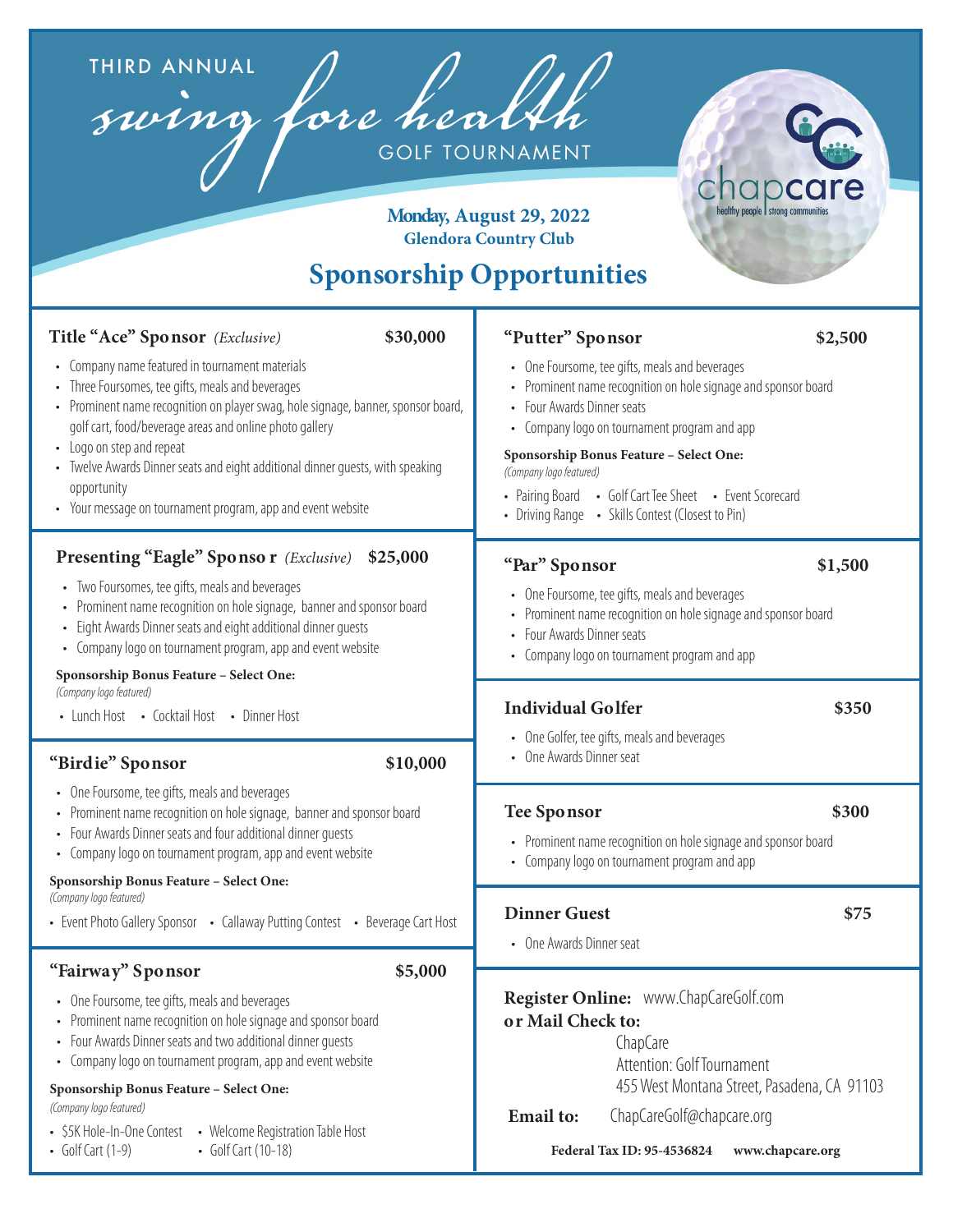THIRD ANNUAL

**GOLF TOURNAMENT** 



Monday, August 29, 2022 **Glendora Country Club** 

## **Sponsorship Opportunities RESPONSE FORM -**

| П                                                                                                                                                                                                                                                                | TITLE "ACE" SPONSOR (Exclusive)                                                          |                                                                                                    |          | \$30,000 |  |  |  |
|------------------------------------------------------------------------------------------------------------------------------------------------------------------------------------------------------------------------------------------------------------------|------------------------------------------------------------------------------------------|----------------------------------------------------------------------------------------------------|----------|----------|--|--|--|
| $\Box$                                                                                                                                                                                                                                                           | <b>PRESENTING "EAGLE" SPONSOR (Exclusive)</b>                                            |                                                                                                    | \$25,000 |          |  |  |  |
| П                                                                                                                                                                                                                                                                | "BIRDIE" SPONSOR                                                                         |                                                                                                    |          | \$10,000 |  |  |  |
| П                                                                                                                                                                                                                                                                | "FAIRWAY" SPONSOR                                                                        |                                                                                                    |          | \$5,000  |  |  |  |
| П                                                                                                                                                                                                                                                                | "PUTTER" SPONSOR                                                                         |                                                                                                    |          | \$2,500  |  |  |  |
| П                                                                                                                                                                                                                                                                | "PAR" SPONSOR                                                                            |                                                                                                    |          | \$1,500  |  |  |  |
| $\Box$                                                                                                                                                                                                                                                           | <b>INDIVIDUAL GOLFER</b>                                                                 |                                                                                                    |          | \$350    |  |  |  |
| П                                                                                                                                                                                                                                                                | "TEE" SPONSOR                                                                            |                                                                                                    |          | \$300    |  |  |  |
| П                                                                                                                                                                                                                                                                | <b>DINNER GUEST</b>                                                                      |                                                                                                    |          | \$75     |  |  |  |
| П                                                                                                                                                                                                                                                                | I am unable to participate, but enclosed is a gift of \$___________ to support ChapCare. |                                                                                                    |          |          |  |  |  |
| METHOD OF PAYMENT                                                                                                                                                                                                                                                |                                                                                          |                                                                                                    |          |          |  |  |  |
|                                                                                                                                                                                                                                                                  | $\Box$ Enclosed is my check payable to:<br>ChapCare in the amount of \$                  | $\Box$ Please charge $\zeta$ [100] to my:<br>$\Box$ Mastercard $\Box$ VISA $\Box$ American Express |          |          |  |  |  |
|                                                                                                                                                                                                                                                                  |                                                                                          |                                                                                                    |          |          |  |  |  |
|                                                                                                                                                                                                                                                                  |                                                                                          |                                                                                                    |          |          |  |  |  |
|                                                                                                                                                                                                                                                                  |                                                                                          |                                                                                                    |          |          |  |  |  |
| REGISTER ONLINE: WWW.ChapCareGolf.com<br>OR MAIL FORM TO:<br>ChapCare<br><b>Attention: Golf Tournament</b><br>455 West Montana Street, Pasadena, CA 91103<br><b>EMAIL TO: ChapCareGolf@chapcare.org</b><br><b>Federal Tax ID: 95-4536824</b><br>www.chapcare.org |                                                                                          |                                                                                                    |          |          |  |  |  |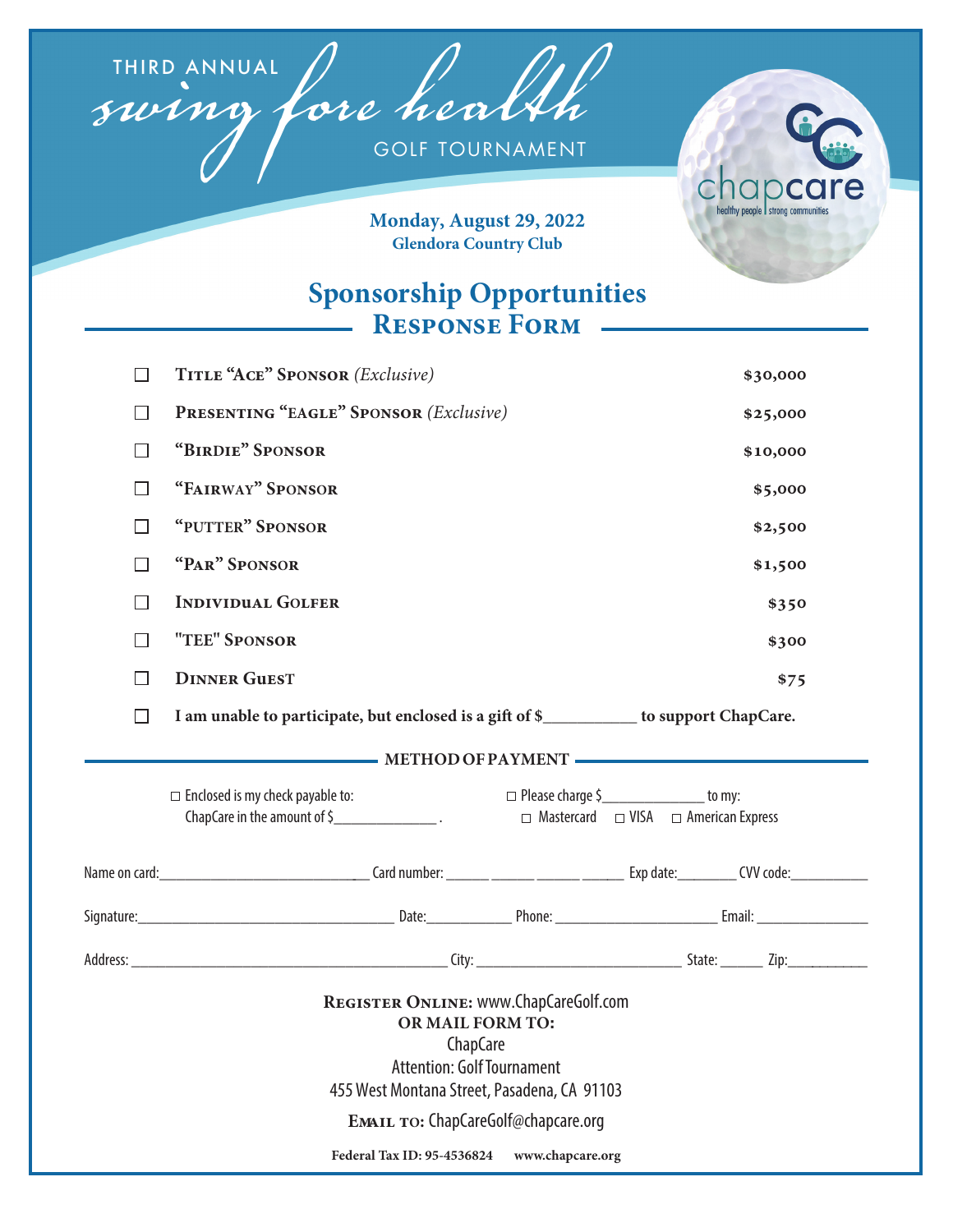



#### **Monday, August 29, 2022 Glendora Country Club**

### **Auction Donation Form**

#### **Yes, I/We would like to support ChapCare by donating the following:**  $\Box$

**NOTE:** In order to ensure that your donation is described and displayed appropriately, the information on this form must be complete.

| Please use one form per item.                                                                                                                              |  |                                             |  |  |  |
|------------------------------------------------------------------------------------------------------------------------------------------------------------|--|---------------------------------------------|--|--|--|
|                                                                                                                                                            |  |                                             |  |  |  |
|                                                                                                                                                            |  |                                             |  |  |  |
|                                                                                                                                                            |  |                                             |  |  |  |
|                                                                                                                                                            |  |                                             |  |  |  |
|                                                                                                                                                            |  |                                             |  |  |  |
|                                                                                                                                                            |  |                                             |  |  |  |
|                                                                                                                                                            |  |                                             |  |  |  |
|                                                                                                                                                            |  |                                             |  |  |  |
|                                                                                                                                                            |  |                                             |  |  |  |
| Approximate retail value of donation: \$                                                                                                                   |  |                                             |  |  |  |
| How will the donation be made available? Please check one:                                                                                                 |  |                                             |  |  |  |
| $\Box$ Donation enclosed                                                                                                                                   |  |                                             |  |  |  |
|                                                                                                                                                            |  |                                             |  |  |  |
|                                                                                                                                                            |  |                                             |  |  |  |
|                                                                                                                                                            |  |                                             |  |  |  |
| Please enclose marketing materials for better exposure, to generate more interest in your product and company,<br>and to encourage higher auction bidding! |  |                                             |  |  |  |
| Please submit your donation form BY FRIDAY, AUGUST 12, 2022 for inclusion in event materials.                                                              |  |                                             |  |  |  |
| Email Form to ChapCareGolf@chapcare.org                                                                                                                    |  |                                             |  |  |  |
| For event information contact:                                                                                                                             |  | ChapCare Development 626. 491.0031          |  |  |  |
|                                                                                                                                                            |  | Federal Tax ID: 95-4536824 www.chapcare.org |  |  |  |
|                                                                                                                                                            |  |                                             |  |  |  |